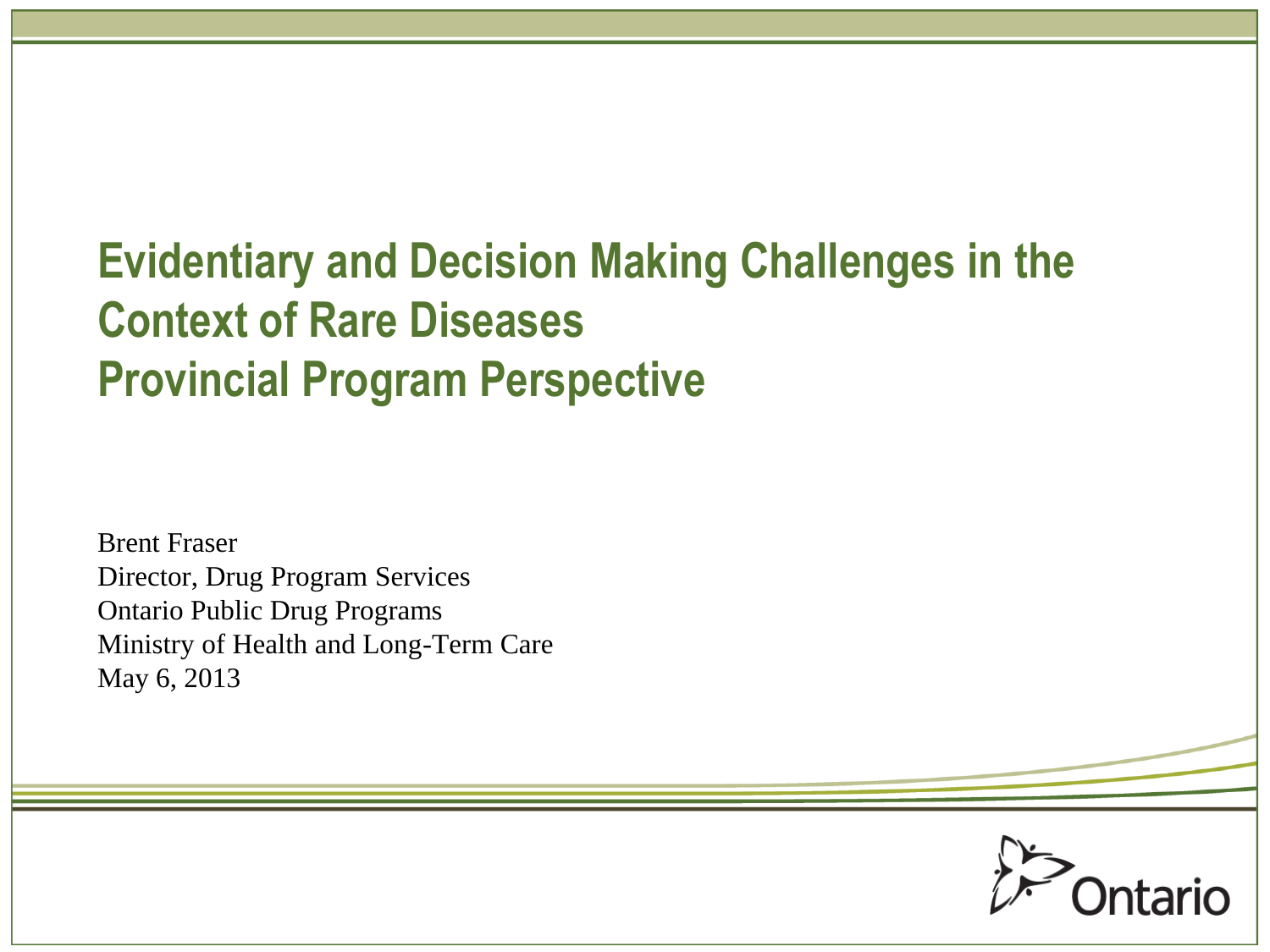## **Background**

- Drugs for rare diseases (DRDs) are often unable to meet traditional benchmarks of efficacy and cost-effectiveness. There is a large gap between information available on DRDs and the evidence customarily required to approve drugs for public funding. Historically, funding recommendations from expert advisory committees were often negative.
- In December 2007, Ontario established a working group comprised of clinical experts and health economists to develop an evaluation framework to review DRDs. The draft framework was completed in late 2008/early 2009, with Elaprase for Hunter's Syndrome (MPS II) being the first drug to be evaluated through the framework.
- Ontario's DRD Evaluation Framework uses tools to aggregate the best available evidence on the disease and the treatment. This information is then used to predict the potential benefit or lack of benefit of the drug in terms of slowing disease progression and/or reversing the effects of the disease.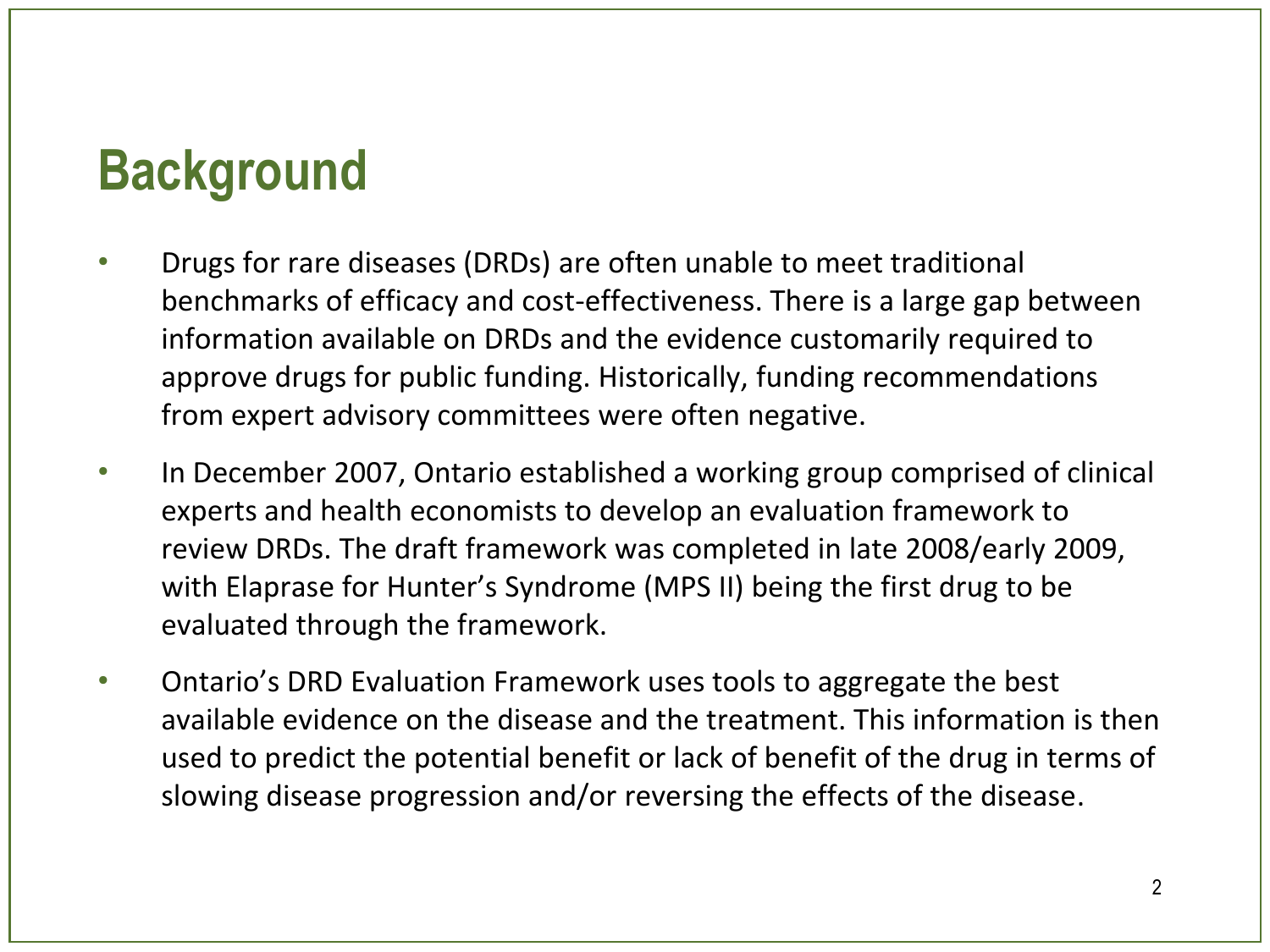## **Background**

- Ontario DRD Framework Overview
	- Evidence-based evaluation process
	- Considers best achievable evidence
		- Will consider indirect evidence
		- Evidence used for regulatory approval typically differs from what payors require
	- Use predictive models to inform funding by identifying:
		- Natural progression of a disease
		- **Where a drug may provide treatment effect**
		- Patients who are most likely to benefit from treatment
	- Cost-effectiveness is not considered
	- A separate advisory committee
		- **-** DRD Working Group
		- 5 members, including past and current CED members (2 physicians, 1 economist, 1 pharmacist) and a geneticist
		- Direct report to the Executive Officer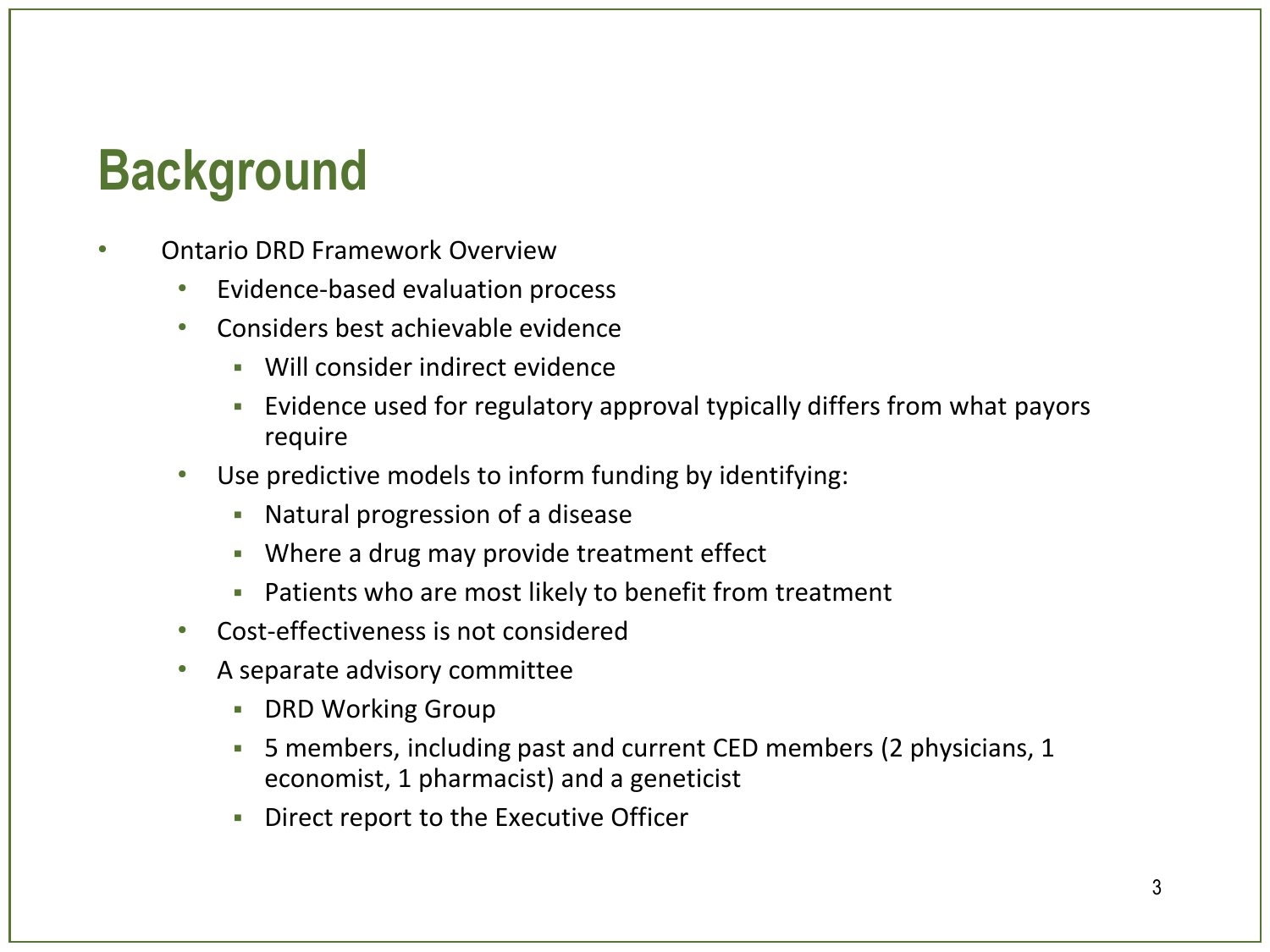# **Ontario's DRD Evaluation Framework**

- **Types of drugs/diseases considered through DRD Evaluation Framework:**
	- All diseases, including rare cancers, can be considered through the DRD Evaluation Framework. Not restricted to genetic or metabolic diseases.
- **Requests for review through the DRD Evaluation Framework are accepted from:**
	- Manufacturers and/or clinicians
	- Must provide essential clinical data on the drug and the disease, including detailed information on the natural history of the disease
	- Information on the submission process: [http://www.health.gov.on.ca/english/providers/program/drugs/how\\_drugs\\_app](http://www.health.gov.on.ca/english/providers/program/drugs/how_drugs_approv/review_rare_diseases.html) [rov/review\\_rare\\_diseases.html](http://www.health.gov.on.ca/english/providers/program/drugs/how_drugs_approv/review_rare_diseases.html)
- The ministry, in consultation with members of the DRD Working Group, will determine whether a drug meets the criteria to be considered for review through the DRD Evaluation Framework.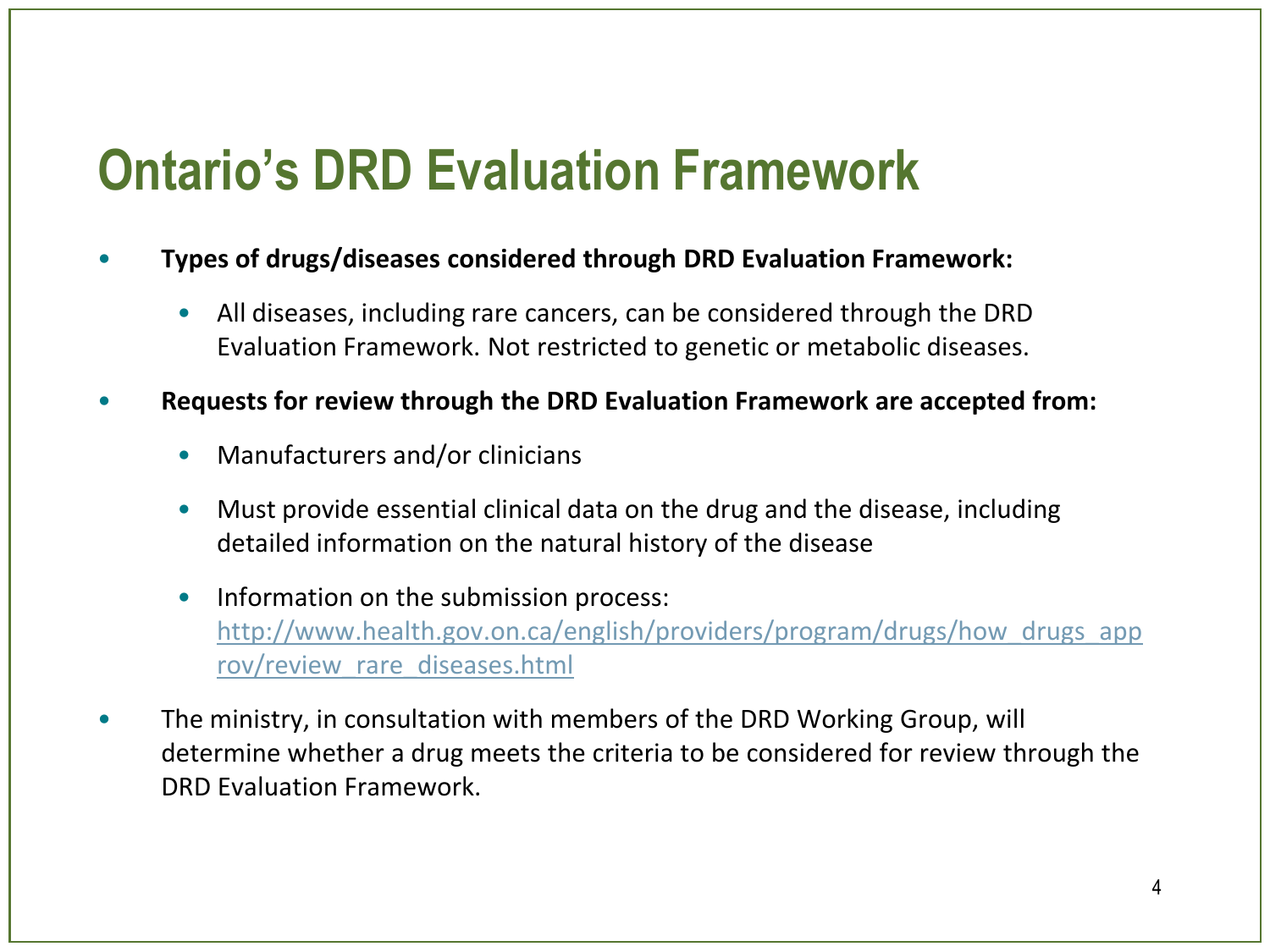# **Drugs Evaluation via DRD Evaluation Framework**

### **Completed:**

- Elaprase (idursulfase) for Hunter Syndrome (mucopolysaccharidosis, MPS II)
- Myozyme (alglucosidase) for Adult Pompe Disease
- Zavesca (miglustat) for the treatment of Niemann Pick, Type C (NPC)
- Aldurazyme (laronidase) for the treatment of MPS I
- Zolinza (vorinostat) for the treatment of Cutaneous T-Cell Lymphoma (CTCL)
- Naglazyme (galsulfase) for the treatment of Maroteaux-Lamy Syndrome (MPS VI)

### **Ongoing:**

• Ilaris (canakinumab) for the treatment of cryopyrin-associated periodic syndrome (CAPS)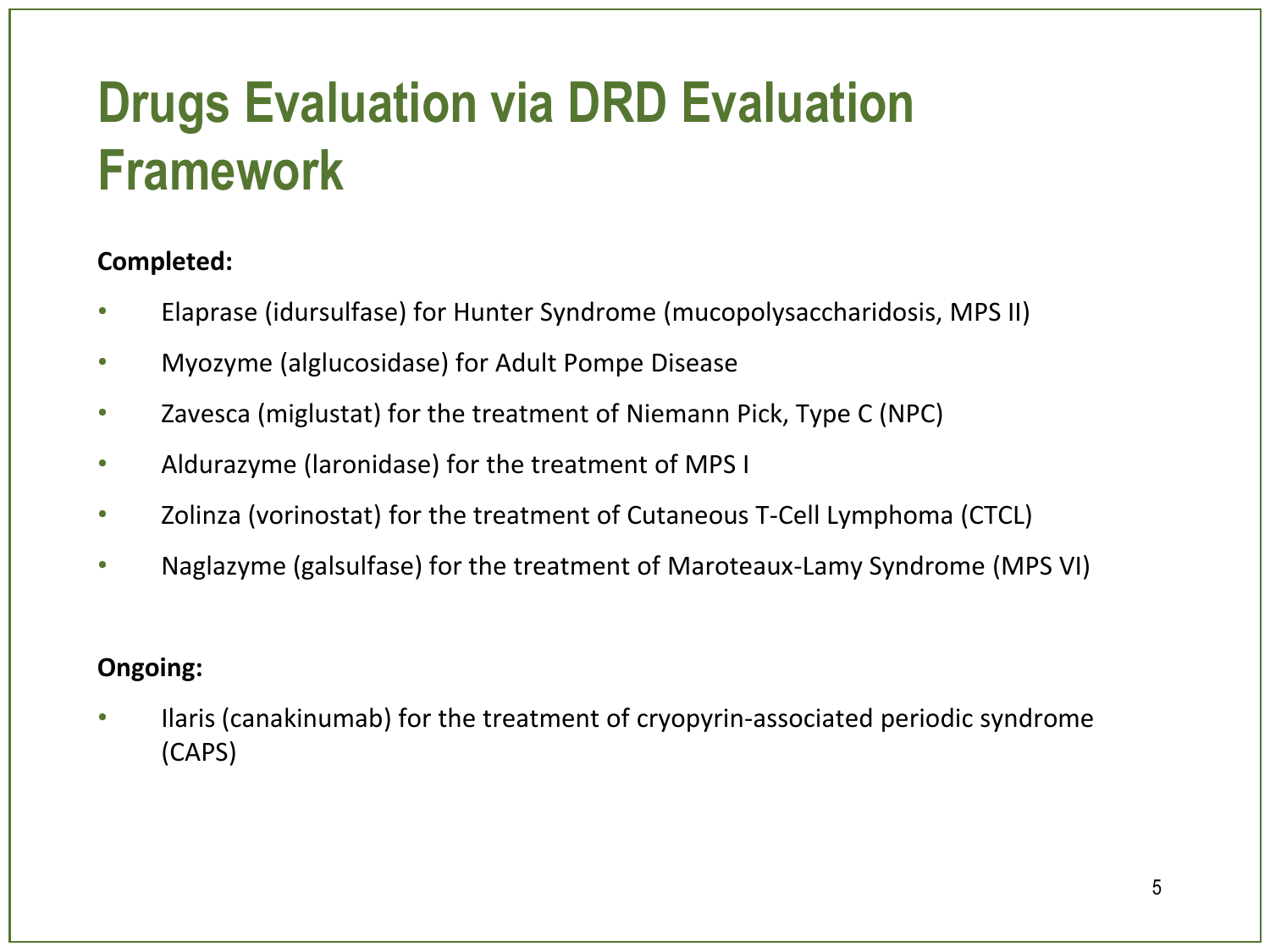## **Experience To-Date**

#### **Accomplishments**

- Seven drugs have been reviewed through the framework.
- Disease models and/or reimbursement criteria have been completed for four of the seven drugs.
- Re-evaluations have been conducted on two drugs to determine whether updates to the reimbursement criteria are needed in light of new clinical evidence. (Periodic reevaluations are done to assess whether changes to funding are required based on the most up-to-date clinical data.)

#### **Challenges**

- Reviews are exhaustive. Extensive time is required to perform a comprehensive workup of the disease and the drug and to develop a predictive disease model. Timelines for DRD reviews tend to be longer than with regular drug reviews.
- For two of the drug reviews, we were unable to proceed with the evaluation because there were insufficient data on the natural history of the disease. This made it impossible for the working group to provide an evidence-based assessment of whether, and under which circumstances, the drug will provide benefit. This is particularly problematic in ultra rare diseases. We will be examining whether there are alternative approaches that can be used for these cases.